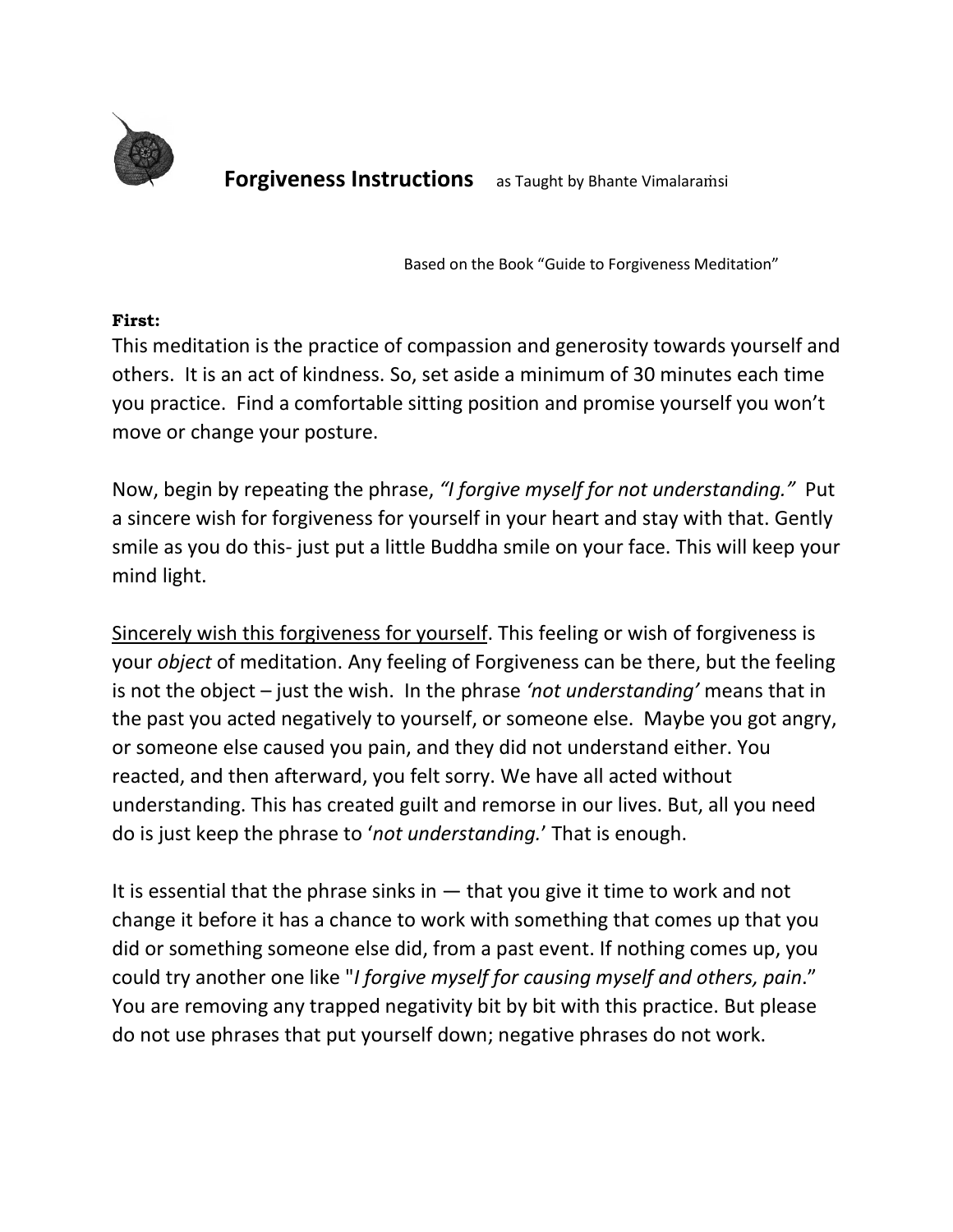### **Second:**

Now, when any hard feeling or painful experience comes up in your mind, you forgive that, relax, smile again, and keep going. For example, you could have a thought like "I don't deserve to be happy" or "I don't like myself because..." If a thought like that arises you immediately forgive yourself and let go of that negativity. Just FORGIVE and RELAX in two steps.

Do this with everything that pulls you away from forgiving yourself *for not understanding*.

- 1. FORGIVE
- 2. RELAX

Be sincere and keep up your forgiveness process going. Let it flow with everything that arises. Forgive any stories and hard feelings that come up. Forgive anything that arises that tries to stop your intent to forgive.

Your objective is to keep forgiveness going until you feel there is nothing more to forgive.

As you continue forgiving yourself, memories of various people and situations will come up which need your forgiveness. Your goal should shift now to forgive those persons. You repeat the same phrase you used for yourself directly to them: "I forgive YOU for not understanding." As you do this, do not get involved in any story about what happened. In your mind just look them in the eye and forgive them. Stay with them for a while and let the wish for forgiveness take hold. This time, if you get distracted from this process, you know what to do. Forgive the distraction. Even if it is thinking about 'what's for lunch,' forgive that as it is distracting you! Any kind of thought that is distracting you forgive it and come back to do more forgiveness.

Keep working with the same phrases that you used for yourself until there is relief — only then change your phrases and begin again with new cues. Your phrases might be about forgiving yourself or for holding grudges, or for holding negative thoughts about someone. Keep your thoughts aimed at positive change and forgive those judgments.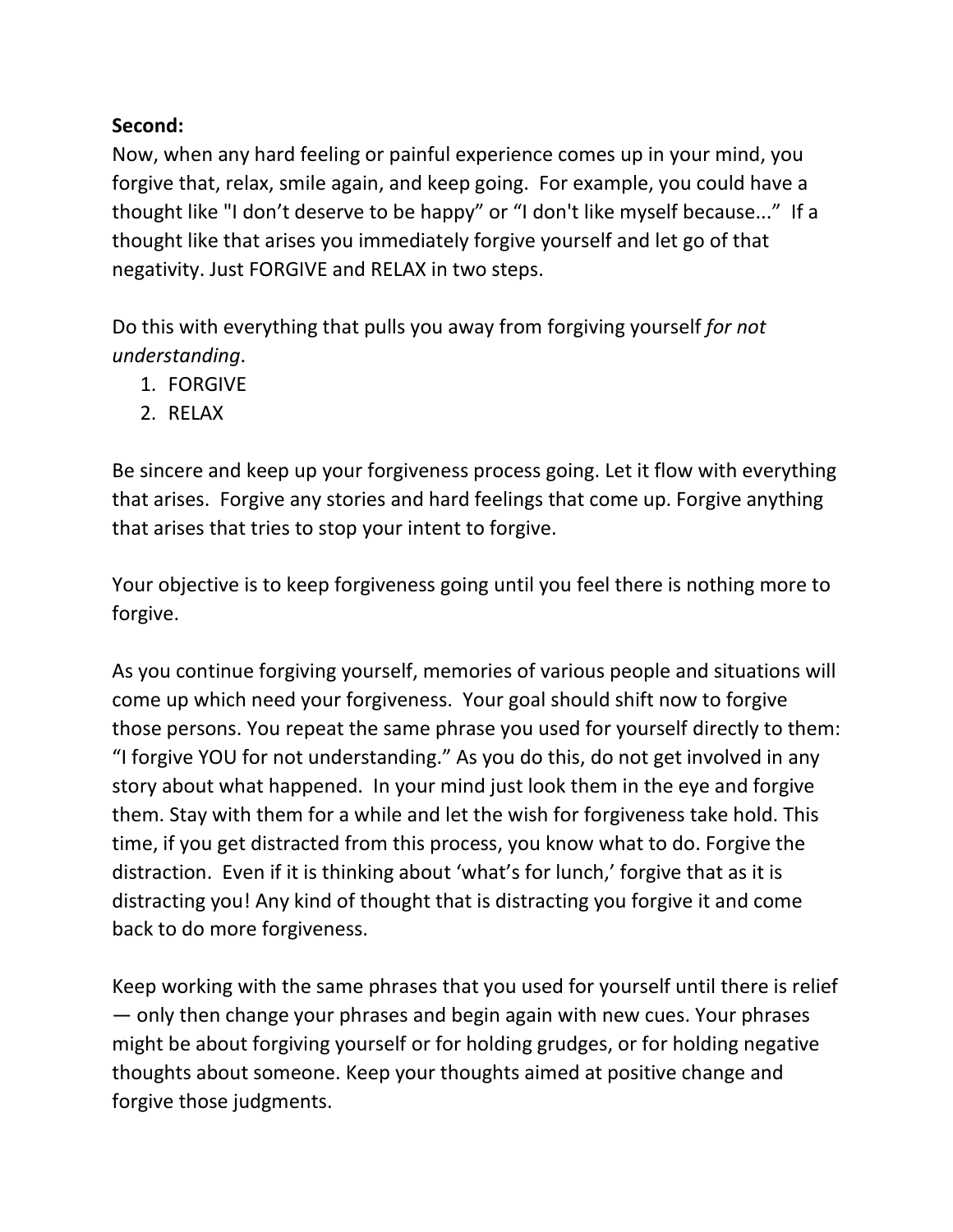While forgiving, you might have a thought that comes up like, "I am not going to forgive this person because they are just plain mean...they don't deserve forgiveness." Forgive that feeling, and then, keep on going. Soften and release these thoughts. Relax and re-smile as you return to forgiving.

Remember, having a sad feeling is OK, and if tears come it's ok. Tears take the pressure off your heart and mind. It is a good thing. So, do not be tough on yourself. Just let those tears flow. Get some tissues or a towel and let them come out. Your objective is to keep your forgiveness going and completely forgive yourself and others. Then, any attachment to those memories will just fade away.

# **Third:**

It is not unusual in this meditation for the person you are working on to smile back at you and to forgive you as well. This is a potentially positive result. Some wonderful relief can arise when this naturally happens, and that can mean that you are done with that person. But be careful that you don't ask them to forgive you because this is all about pure compassion and generosity. Your job is to provide the right conditions for you to *receive and accept* forgiveness from them — and… this *can* happen.

If that person comes back again in another session later, that's ok. You treat them the same way again. But this time the forgiveness will go faster and more easily. Gradually they won't come up anymore. Now that person is gone. So, you go back, and quietly say the same phrase again and forgive yourself until someone else comes up, and you forgive them in the same way. If you aren't sure of when to let go of forgiving someone, just let go. They will always come back if they need to. Don't worry, they will only disappear when you are finished with them.

# **Going for a walk**

When your sitting ends you can do some walk meditation and, in your mind, as you walk, keep on gently saying, "I forgive you, you forgive me!" "I forgive you, you forgive me! — this keeps drumming into your brain that you want to stop holding onto past painful memories and forgive them. You want to let go of all these memories. Forgive anything or anyone that comes up during that time.